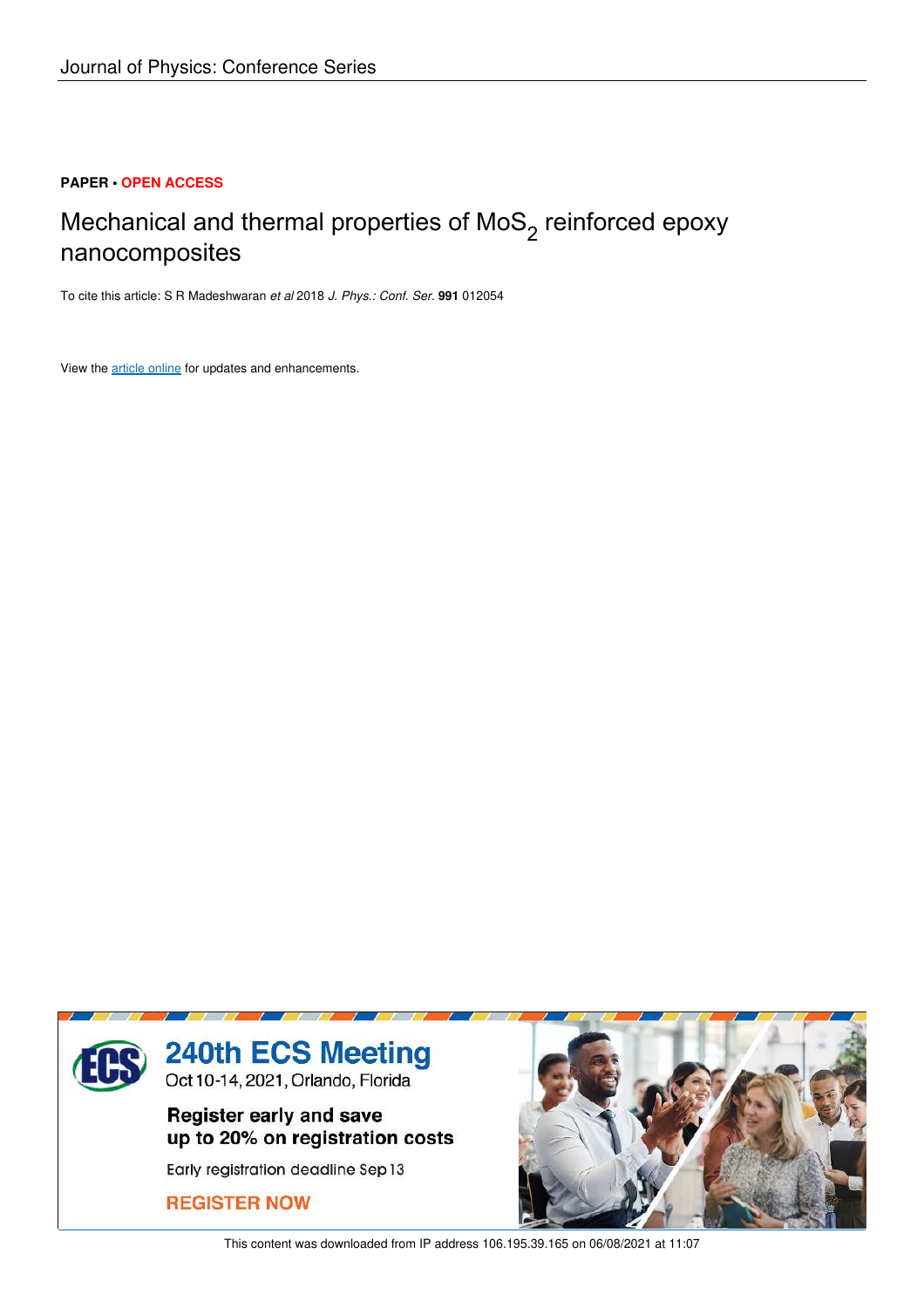# Mechanical and thermal properties of  $MoS<sub>2</sub>$ reinforced epoxy nanocomposites

## S R Madeshwaran<sup>1</sup>, R Jayaganthan<sup>2</sup>, R Velmurugan<sup>1\*</sup>, N K Gupta<sup>3</sup>, and A V Manzhirov $4,5$

<sup>1</sup>Department of Aerospace Engineering, Indian Institute of Technology Madras, Chennai, India <sup>2</sup>Department of Engineering Design, Indian Institute of Technology Madras, Chennai, India  ${}^{3}$ Department of Applied Mechanics, Indian Institute of Technology Delhi, Delhi, India 4 Ishlinsky Institute for Problems in Mechanics of the Russian Academy of Sciences, Moscow, Russia

<sup>5</sup>Bauman Moscow State Technical University, Moscow, Russia

E-mail: <sup>∗</sup> mvs@ramanv@iitm.ac.in

Abstract. The effects of molybdenum disulfide  $(MoS<sub>2</sub>)$  on thermal expansion and mechanical properties of epoxy composites were investigated. MoS<sup>2</sup> nanosheets were exfoliated by ultrasonication and reinforced into epoxy as nanofiller by mechanical stirring. Transmission electron microscopy observations demonstrated that MoS<sup>2</sup> exhibited better dispersion in epoxy matrix. Thermal expansion measured by dilatometer has revealed that increasing  $MoS<sub>2</sub>$  fraction in epoxy matrix significantly reduced the coefficient of thermal expansion (CTE). The  $0.5wt\%$  MoS<sub>2</sub> incorporated epoxy composites shows 35.8% reduction in CTE as compared to neat epoxy. The addition of small fraction of  $\text{MoS}_2(0.1\text{wt}\%)$  in the composites increased the tensile and flexural strength 39.2% and 9.0% respectively. The glass transition temperature  $(T_q)$  of 0.1wt% MoS<sub>2</sub> incorporated epoxy composites shows 7.39% increase in  $T<sub>g</sub>$ .

## 1. Introduction

Polymer nanocomposites is one of the emerging fields in materials research because of their novel applications ranging from electrochemical energy storage, light weight structures in aerospace and automotive, and flexible substrate in electronics. Among various fillers, carbon based nanofillers such as carbon nanotubes and graphene exhibit excellent electrical, mechanical and thermal properties, which make them as potential reinforcing filler for polymer composites [1–7]. However, carbon nanotubes are expensive and limits its industrial applications. On the other hand, graphene is electrically conducting, which often restricts its application in power electronics, electric motors, packing etc. [8]. Recently, two-dimensional (2D) transition metal dichalcogenides such as molybdenum disulfide  $(MoS<sub>2</sub>)$  and tungsten disulfide  $(WS<sub>2</sub>)$  have emerged as an ideal material to replace carbon nanotubes and graphene because for their unique functional properties and wide range of applications including lubricants, electro catalyst, hydrogen storage etc. [9–13].

The detailed investigation of thermal and mechanical behavior of epoxy nanocomposites fabricated by using  $MoS<sub>2</sub>$  as filler is limited. Therefore, the present work has been focused to fabricate epoxy nanocomposites with varying addition of  $MoS<sub>2</sub>$  and subsequently investigated

1 Content from this work may be used under the terms of theCreative Commons Attribution 3.0 licence. Any further distribution of this work must maintain attribution to the author(s) and the title of the work, journal citation and DOI. Published under licence by IOP Publishing Ltd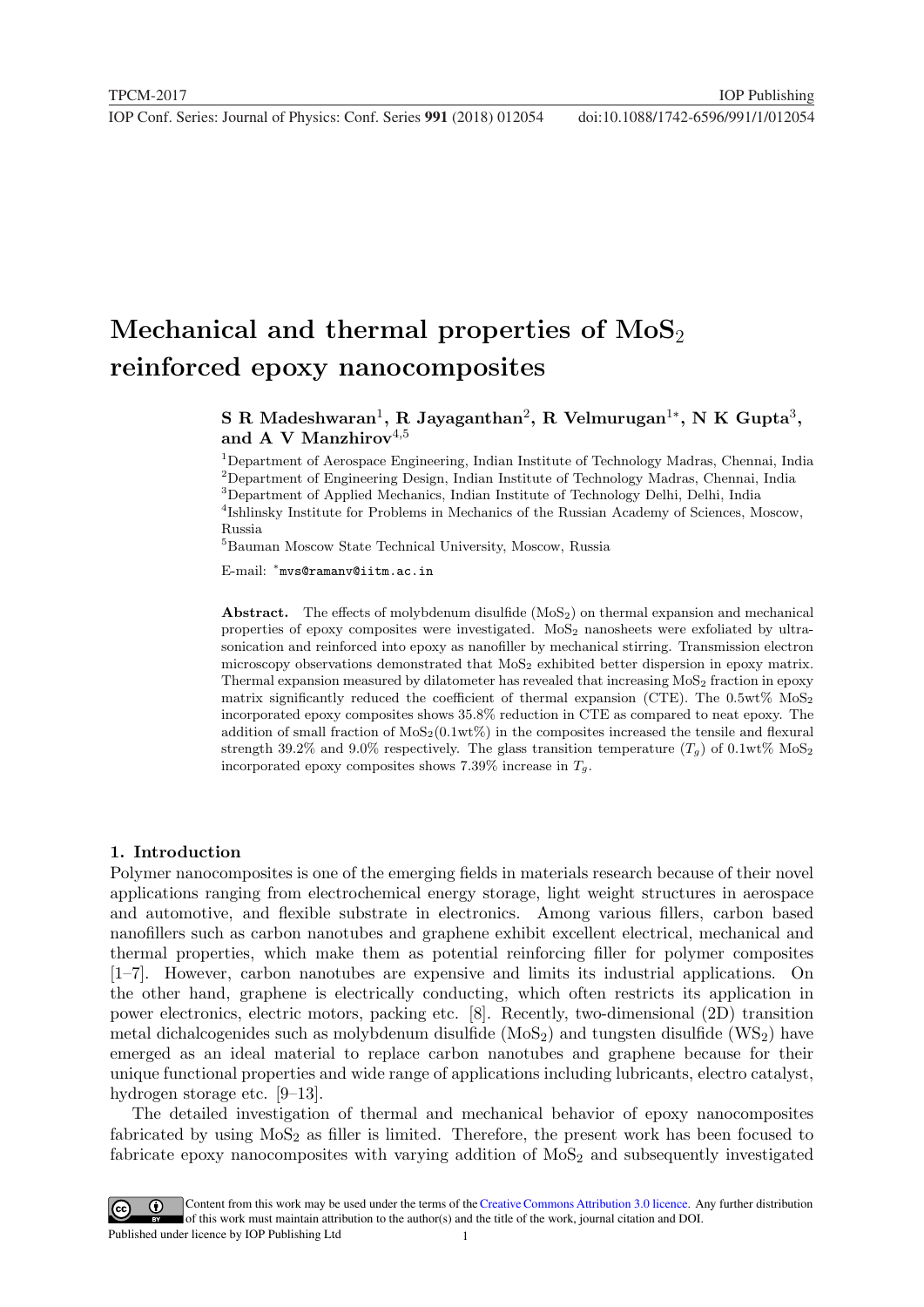for thermal and mechanical properties. The fabrication of  $MoS<sub>2</sub>$  reinforced epoxy composites was made by combination of ultra-sonication and mechanical shear mixing techniques.

## 2. Experimental studies

## 2.1. Materials

MoS2 was procured from Loba Chemie Pvt. Ltd., Mumbai, India. N, N'-dimethylformamide (DMF) and tetrahydrofuran (THF) were purchased from Merck Life Sciences Pvt. Ltd., Mumbai, India. Diglycidyl ether of bisphenol A (DGEBA Araldite LY556) based epoxy resin was obtained from Huntsman, India. All the chemicals were used without further purification.

## 2.2. Synthesis of Exfoliated MoS<sub>2</sub> (ex-MoS<sub>2</sub>) and Fabrication of epoxy-MoS<sub>2</sub> nanocomposites

First,  $400 \text{ mg}$  of  $\text{MoS}_2$  powder was sonicated in 80 ml of DMF using a horn-type sonicator for 12 hours. Then, DMF was removed by filtration and the resultant exfoliated  $MoS<sub>2</sub>$  (ex-MoS<sub>2</sub>) powder was dried in oven at  $60^{\circ}$ C for 12 hours. The as-obtained ex-MoS<sub>2</sub> powder was redispersed in a small amount of THF with a bath-type sonicator for 30 minutes. The resultant  $ex-MoS<sub>2</sub>/THF$  dispersion was added to diluted epoxy resin and mechanically stirred using shear mixer for 4 hours at 700 rpm. Finally, calculated amount of curing agent (triethylenetetramine) was added and the reaction mixture was further stirred for 5 minutes. The resultant homogenous solution was poured in a silicone mold and cured at room temperature for 24 hours to obtain epoxy-MoS<sub>2</sub> nanocomposites. Finally, the samples were post cured at  $60^{\circ}$ C for 3 hours. The loadings of ex-MoS<sub>2</sub> in epoxy composites were varied  $(0.05wt\%, 0.1wt\%, 0.25wt\%$  and  $0.5wt\%,$ and the resulting composites were named as  $Epoxy-MoS<sub>2</sub>(0.05%), Epoxy-MoS<sub>2</sub>(0.1%), Epoxy MoS_2(0.25\%)$ , and  $Epoxy-MoS_2(0.5\%)$  respectively.

## 2.3. Microstructural, Thermal, and Mechanical Characterization

Transmission electron microscopy (TEM) images of the  $ex\text{-}MoS<sub>2</sub>$  and epoxy-MoS<sub>2</sub> composites were obtained using a (JEOL JEM 2100 instrument). A small amount of  $ex-MoS<sub>2</sub>$  powder sample was dispersed in THF by bath sonication and then dropped on 200 mesh copper grids with supporting carbon films. For epoxy-Mos<sub>2</sub> composites, the TEM samples were prepared by ultramicrotoming technique. Scanning electron microscopy (SEM) images of bulk  $Mo<sub>2</sub>$ and ex-MoS<sub>2</sub> powder were obtained by using  $M/s$  FEI Quanta 3D FEG. Thermal expansion studies of nanocomposites were carried out using a Push-Rod Dilatometer, M/s VB ceramic consultants, India. Differential Scanning Calorimetry (DSC) measurements were performed using an M/s Netzsch DSC 200 F3 Maia instruments. The tensile properties of epoxy and EP-MoS2 nanocomposites were using a UTM M/s Kalpak Instruments and Controls, Pune India. The flexural strength of the prepared nanocomposites was measured using UTM Instron 3365.

## 3. Results and discussion

The morphology of bulk  $MoS_2$  powder and exfoliated  $MoS_2$  (ex- $MoS_2$ ) was observed by SEM microscopy and the images are shown in figure 1. The figure 1  $a$  and 1  $b$  shows that bulk  $\text{MoS}_2$ powder exhibits stacked layer-like morphology with thickness of several micrometers. However, ultra-sonication in DMF results in drastic exfoliation of layer structure, as evident from figure 1 c and 1 d.

To further understand the exfoliation state and morphology of  $ex\text{-}MoS<sub>2</sub>$  sheets, TEM analysis was carried out and the results are shown in figure 2. The  $ex\text{-}MoS<sub>2</sub>$  exhibits thin nano sheets morphology with several layers, suggesting that  $MoS<sub>2</sub>$  underwent effective exfoliation during ultrasonication process.

Flexural strength of epoxy and epoxy- $MoS<sub>2</sub>$  nanocomposites were measured using a three point bend testing method and results are displayed in figure 3. As compared to neat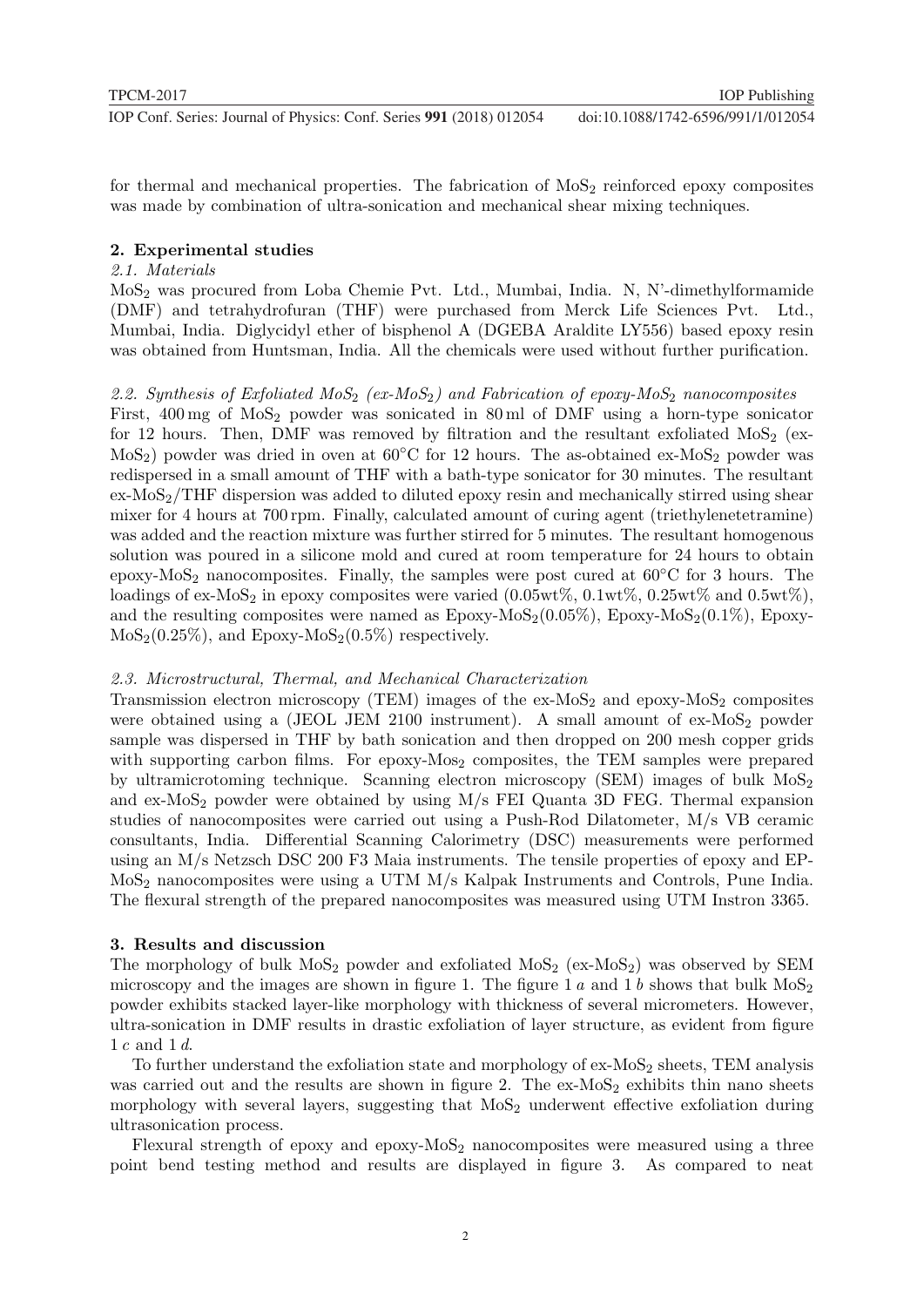

**Figure 1.** SEM images of  $(a, b)$  bulk MoS<sub>2</sub> and  $(c, d)$  ex-MoS<sub>2</sub>.



Figure 2. TEM image of ex- $MoS<sub>2</sub>$ .

epoxy (89.46 MPa), flexural strength of composites with  $0.05wt\%$  (113.49 MPa) and  $0.1wt\%$  $(97.58 \text{ MPa})$  ex-MoS<sub>2</sub> content have increased  $26.86\%$  and  $9.07\%$ , respectively. However, the composites with  $0.25wt\%$  (64.90 MPa) and  $0.5wt\%$  (72.55 MPa) weight fractions of ex-MoS<sub>2</sub>, the flexural strength has decreased to  $27.45\%$  and  $18.90\%$  with respect to neat epoxy (fig 3 b). The results indicate that the flexural strength increases for composites with lower nanofiller content ( $\sim 0.1 \text{wt}\%$ ), which can be attributed to good interfacial interaction between ex-MoS<sub>2</sub> and epoxy chains, as evidenced by TEM characterization (figure 2). However, flexural strength decreases for composites with higher nanofiller loadings (beyond 0.1wt%) which could be due to agglomeration of  $ex-MoS<sub>2</sub>$  results in lesser interfacial interaction between epoxy and nanofiller. Figure 3  $c$  displays the flexural modulus values of neat epoxy and epoxy-MoS<sub>2</sub> composites. It has increased from 2.43 to 3.39, 3.46, 2.54, and  $2.98$  GPa when  $ex$ -MoS<sub>2</sub> content is increased from 0 to 0.05wt%, 0.1wt%, 0.25wt% and 0.5wt%, respectively. The reduction in flexural modulus beyond 0.1wt% nanofiller content in the composites was attributed to the agglomeration of  $MoS<sub>2</sub>$ . The flexural strain at break values of neat epoxy and epoxy- $MoS<sub>2</sub>$  composites is shown in figure 3 d.

Figure 4 a shows the tensile stress-strain plots for the neat epoxy and epoxy- $MoS<sub>2</sub>$ composites with different weight fractions of ex-MoS<sub>2</sub> (0.05wt% to 0.5wt%). The test results demonstrate that tensile strength increases with increasing filler content  $(ex-MoS<sub>2</sub>)$  up to 0.1wt%. However, beyond 0.1wt%, reducing trend is observed. The tensile strength of neat epoxy, epoxy-MoS<sub>2</sub>(0.05wt%), epoxy-MoS<sub>2</sub>(0.1wt%), epoxy-MoS<sub>2</sub>(0.25%), and epoxy- $MoS<sub>2</sub>(0.5wt%)$  nanocomposites was found to be 51.03, 60.80, 71.04, 65.62, and 59.76 MPa respectively. The test results revealed that the tensile strength increased 19.15%, 39.21%,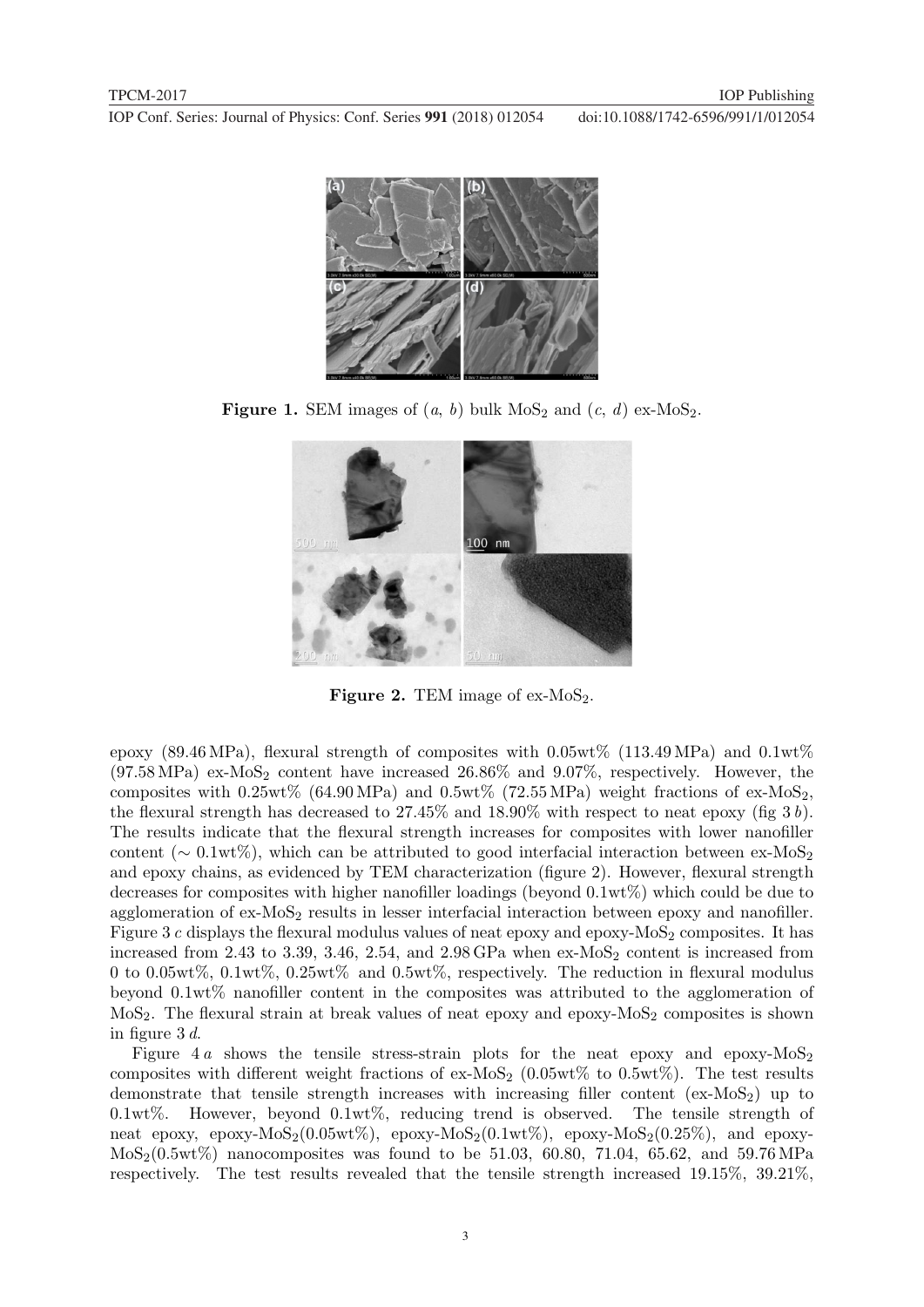

Figure 3. Flexural properties of epoxy- $MoS<sub>2</sub>$  nanocomposites. (a) Flexural stress-strain curves, (b) Flexural strength with  $MoS<sub>2</sub>$  loading, (c) Flexural modulus with  $MoS<sub>2</sub>$  loading, (d) Flexural strain at break with  $MoS<sub>2</sub>$  loading.

28.59%, and 12.09%, respectively as compared to neat epoxy. The increase in tensile strength of the composites at ultralow nanofiller content  $(0.1wt\%)$  was attributed to the good dispersion of MoS2 and high interfacial interaction between nanofiller and polymer molecules, which is also evident from the TEM images (figure 2). However, at higher nanofiller content (beyond 0.1wt%), the  $ex-MoS<sub>2</sub>$  nanosheets are extremely close, as a result, the nanosheets tend to agglomerate and restack together due to their van der Waals forces. The Young's modulus of neat epoxy and epoxy-MoS<sub>2</sub> composites with different weight fractions of ex-MoS<sub>2</sub> ranging from  $0.05wt\%$ ,  $0.1wt\%, 0.25wt\%, \text{ and } 0.5wt\%$  to  $0.5wt\%$  was found to be 1.10, 1.15, 1.17, 1.10, and 1.0 GPa, respectively. The mechanical test results clearly indicate the effective reinforcement effect of ex-MoS<sub>2</sub> at ultralow filler content ( $\sim 0.1 \text{wt}\%$ ).

The thermal expansion studies of neat epoxy and its composites were carried out and coefficient of thermal expansion (CTEs) results are displayed in figure 5 b. The neat epoxy in this study exhibits CTE value of  $6.7 \times 10^{-5}/^{\circ}$ C, whereas, epoxy-MoS<sub>2</sub>(0.05wt%), epoxy- $MoS<sub>2</sub>(0.1wt\%)$ , epoxy- $MoS<sub>2</sub>(0.25wt\%)$ , and epoxy- $MoS<sub>2</sub>(0.5wt\%)$  composites exhibits CTEs value of  $6.0 \times 10^{-5} / \text{°C}$ ,  $5.6 \times 10^{-5} / \text{°C}$ ,  $4.8 \times 10^{-5} / \text{°C}$ , and  $4.3 \times 10^{-5} / \text{°C}$ , respectively. The test results revealed that the CTEs decreased with increase in  $Mo<sub>2</sub>$  content in the composites. A similar trend was observed for the graphene based epoxy composites as reported in the literature. In order to understand the glass-transition temperature  $(T_q)$  of neat epoxy and its composites, differential scanning calorimetric studies were carried out (figure 5 a). The  $T<sub>q</sub>$  of neat epoxy was found to be 67.6°C, however, incorporation of 0.05wt%,  $0.1wt\%$ ,  $0.25wt\%$ , and  $0.5wt\%$  of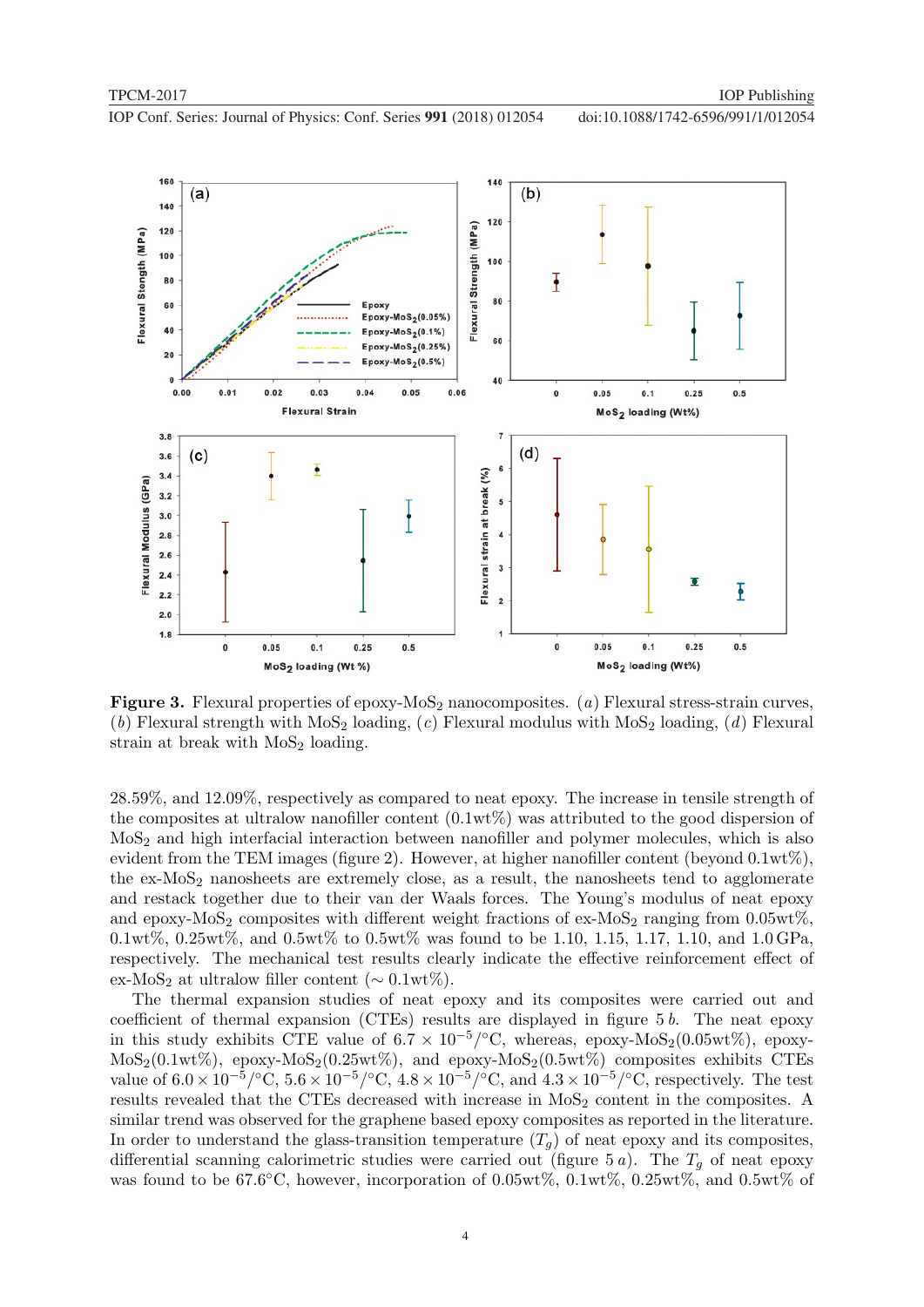

Figure 4. (a) Tensile stress-strain curves of epoxy and epoxy-MoS<sub>2</sub> nanocomposites, (b) Young's modulus of composites.



**Figure 5.** (a) DSC thermo grams of epoxy and epoxy- $MoS<sub>2</sub>$  nanocomposites, (b) Coefficient of thermal expansion of epoxy- $MoS<sub>2</sub>$  nanocomposites.

ex-MoS<sub>2</sub> in the composites increased the  $T_g$  to 68.0°C, 72.6°C, 72.3°C, and 71.1°C, respectively, which can be attributed to the restricted polymer chain mobility due to addition of nanofiller. The  $T_q$  result clearly indicates the good dispersion and interfacial interaction between nanofiller and polymer matrix.

## Conclusions

MoS2 reinforced epoxy nanocomposites were prepared by simple ultra-sonication and shear mixing techniques. The SEM observations revealed that the  $MoS<sub>2</sub>$  nanosheets were exfoliated after ultrasonication process. The TEM observations confirmed the significant interfacial interaction between MoS<sub>2</sub> and epoxy. The CTE of composites significantly reduced with addition of ex-MoS<sub>2</sub> in the composites. The incorporation of ultralow content  $(0.1\%$  by weight) of ex-MoS<sub>2</sub> in the epoxy matrix has significantly increased the flexural (9.0%) and tensile strength (39.2%) properties of composites. The improvement in mechanical properties of epoxy nanocomposites can be attributed to the significant interfacial interaction between epoxy and MoS2.